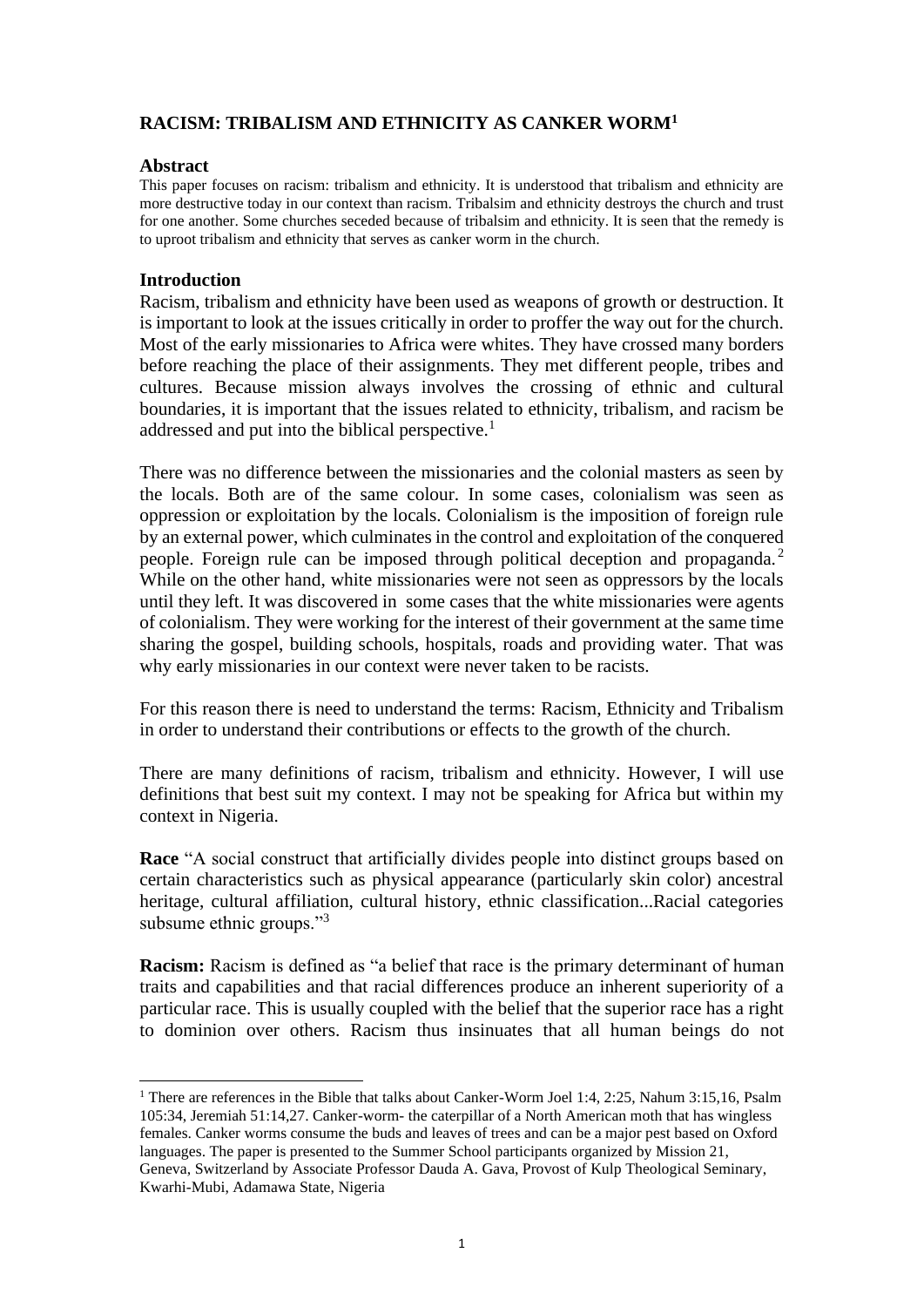necessarily have the same intrinsic value. Racial discrimination is not confined to any single race.<sup>4</sup>

Therefore, Racism is rooted in the European history of expansion and colonialism and, consequently, in the history of colonized continents. It is a combination of prejudice and power. Racism represents contextually determined modes of exclusion, subordination, inferiorization, exploitation and repression. Today, it widely recognized that 'races' are a social construct, and that humanity belongs just to one race: the human race.<sup>5</sup> In a normal circumstance, humanity is not to be understood or treated based on colour of skin, rather on the basis of being in the image of God. I have seen an illustration given to children elsewhere that despite differences in colour of egg shells, the yolk inside is same. There are different kinds of racism that are worth mentioning:

**Individual Racism** "The beliefs, attitudes, and actions of individual that support or perpetuate racism.

**Active Racism** "Actions which have as their stated or explicit goal the maintenance of the system of racism and the oppression of those in targeted racial groups.

**Passive Racism** Beliefs, attitudes and actions that contribute to the maintenance of racism, without openly advocating violence or oppression.

**Cultural Racism** (Racism at the Cultural Level) "Those aspects of society that overtly and covertly attribute value and normality to white people and Whiteness, and devalue, stereotype, and label People of Color as "other," different, less than, or render them invisible." $6$ 

Contemporary approaches to racism centre on explaining the well-documented persistence of racial inequality and racial discrimination in an era of declining overtly racist attitudes.<sup>7</sup>

**Tribe:** A tribe is defined as "a social division in a traditional society consisting of families or communities linked by social, economic, and kinship.<sup>8</sup> In Nigeria alone, there are about 371 tribes. Though this gives us strength but it has its challenges in the aspect of segregation and preferential treatment.

**Tribalism:** Tribalism is the attitude and practice of harboring such a strong feeling of loyalty or bonds to one's tribe that one excludes or even demonizes those 'others' who do not belong to that group" Tribalism thus prompts one to have a positive attitude towards those who are connected to him or her through kinship, family and clan, and it alienates one from people of other tribes who are not related to him or her by blood, kinship, family or clan .<sup>9</sup>

Tribalism has societal and individual benefits as well as costs. In terms of benefits, tribalism gives us a sense of belonging and trust. Group affiliation can bring cohesion to communities and inspire individuals to act on behalf of others. Psychologically, humans find comfort and security from feeling that we are part of something bigger than ourselves. Tribalism can have very negative consequences when it is used to exclude individuals or groups or to take away their rights, status, and/or independence. The good news is that the negative aspects of tribalism are not irreversible. We actually have a great deal of control over how we categorize different groups, and the categories tend to be quite flexible. $10$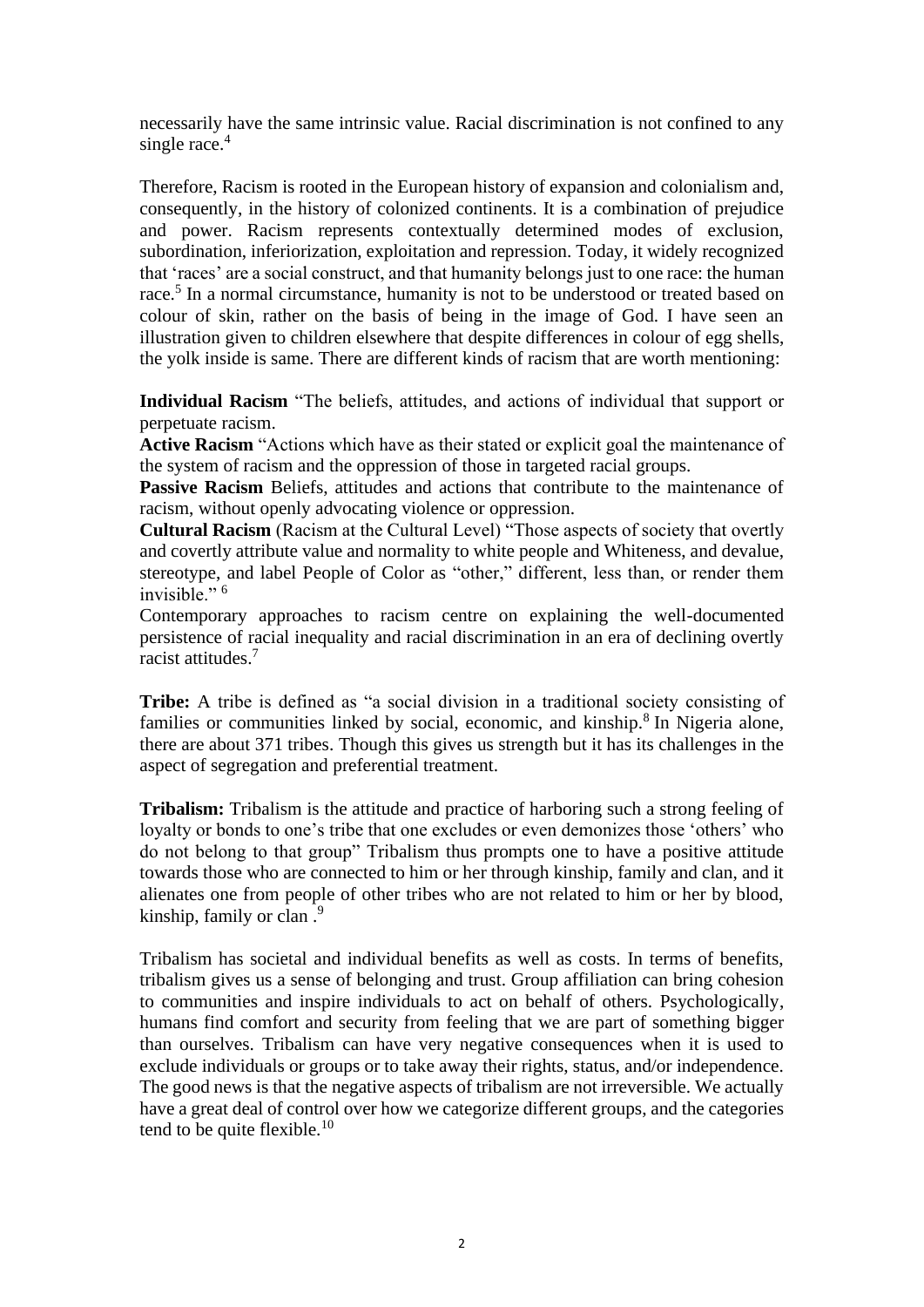**Ethnicity:** "Ethnicity may be defined as a social group or category of the population . . . set apart and bound together by common ties of race, language, nationality. Ethnicity is the outcome of the establishment of social boundaries. As a boundary marker that separates one group of people from another. Ethnicity is therefore an expression of group consciousness.<sup>11</sup>

Ethnicity is also a "social construct that artificially divides people into smaller social groups based on characteristics such as shared sense of group membership, values, behavioral patterns, language, political and economic interests, history, and ancestral geographical base."<sup>12</sup>

## **Factors Contributing to Racism, Tribalism and Ethnicity**

What Are Some Contributing Factors to Ethnicity, Tribalism and Racism? Several factors may contribute to the suggestion that some people are inherently superior or inferior. Some people have already categorized themselves as better than others because of the advantages they have in terms of structural or physical development. Being better than others is not only about colour of skin, but ideology too. People of same colour of skin also have differences. Some see themselves as better than others. There is also difference in terms of country. Even in Africa, some countries see themselves better than others and feel superior. Human sinful nature generally contributes to racism, tribalism and ethnicity. Racism is more than a social problem. It is a sin, a moral and spiritual issue. Racism is a sin because it prevents Christians who harbour it in their attitudes and actions from obeying Christ's command to love our neighbour (Matt. 22:39). And our neighbour is any other human being despite colour of skin (Luke 10:25- 37). Racism is also a sin because it has its roots in pride and arrogance (Prov. 13:10; 16:18; Isa. 2:17).

David Livingstone was perhaps the greatest advocate for Africans in the nineteenth century. He regarded himself as the channel of Divine Power, a divinely appointed agent for Africas betterment.<sup>13</sup> He believed that evangelization and commerce were the two hinges of civilization which should never be sundered. He wrote his travel accounts to persuade Europeans to come to redeem Africans either through commerce or Christianity. Although he admired and respected Africans, he nevertheless played to the pride and prejudice of his white compatriots in order to win their benevolence. Hence he was able to write: We come among them as members of a superior race and servants of a government that desires to elevate the more degraded portions of the human family. $14$ 

His contribution to Africa's future has been associated with colonial rule. It was considered important for the civilized countries, in his case the British government, to shoulder, for humanitarian reasons, the responsibility of giving the Africans a lifestyle worthy of human beings.<sup>15</sup>

The potential of tribalism to destroy the church cannot be ignored. The church is always affected by the socio-economical political issues that are raised by the specific community from which it operates.<sup>16</sup> Racism and tribalism certainly destroy the church. We are supposed to see ourselves as part of one body in the church, but it is not so. Even the way we sit in the church sometimes causes or shows the difference. It means that tribalism creates discord among members of the same congregation, community and society. This malaise is spiritually, emotionally and socially crippling religious communities, hence making them unspiritual, unhappy, unloving and unfruitful, making them lead unfulfilled lives in the church. Such people's original inspiration and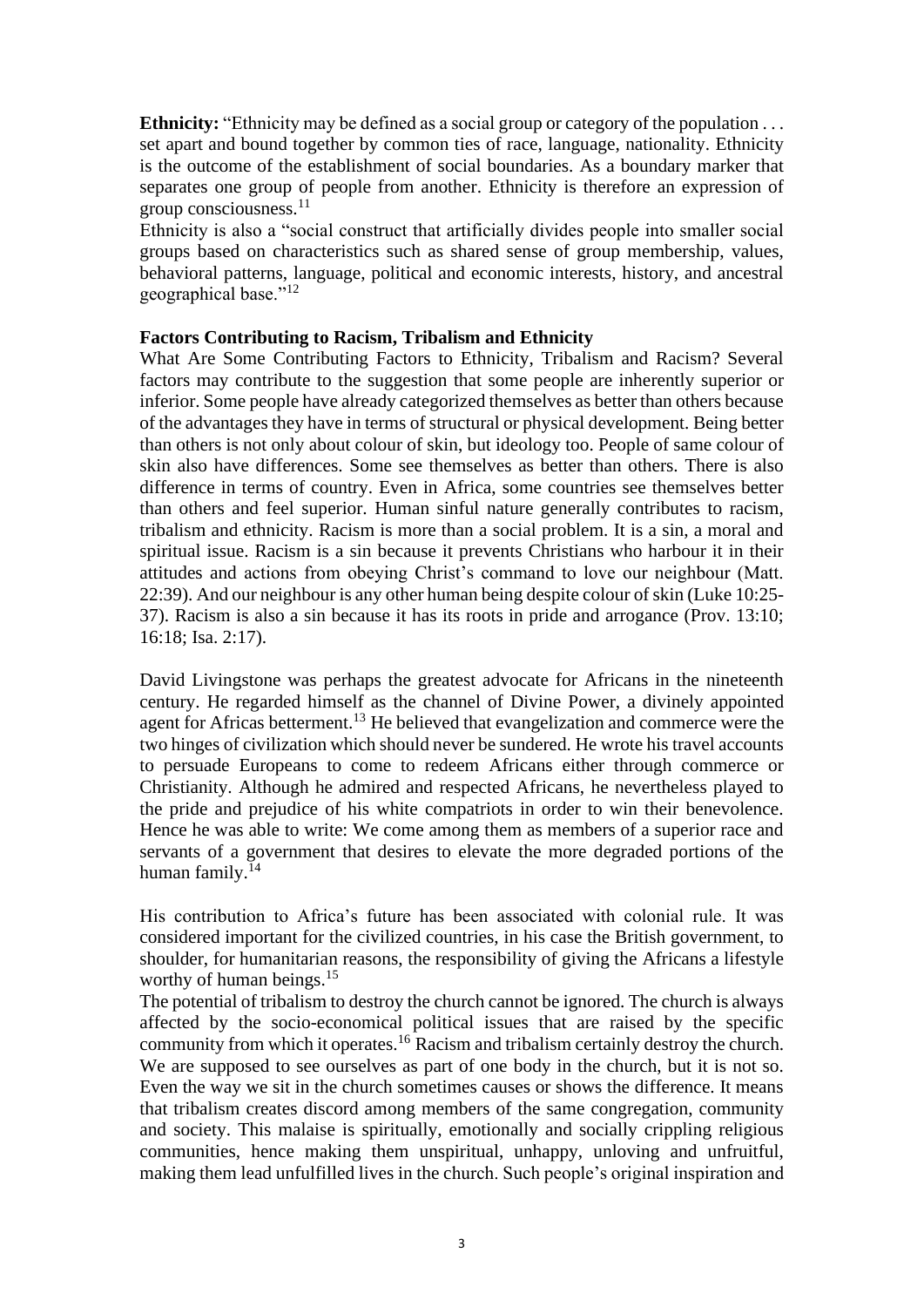admiration of religious life, at the time when they joined it, has been tragically lost, leaving them spiritually dry, unproductive and bitter towards themselves and others.<sup>17</sup>

The fact that churches operate in a particular society makes it difficult, if not impossible, to avert the consequences of racism and tribalism. While some churches deteriorated, others were completely destroyed. The biblical concepts of truth, mercy, peace and justice play a pivotal role in fostering unity and reconciliation for a previously fragmented society. It is the calling of the church to ensure that unity, peace and justice is fought for. No church should turn a blind eye when injustice is being fuelled either by racism or tribalism.<sup>18</sup>

All these can be a result of racism, tribalism and ethnicity, which selfishly teaches people not to think of the others in positive terms. 'It is the African sense of belonging that can conquer fears and uncertainty which can be brought by tribal tensions.'The church needs to be mindful of the unity in diversity in which the values of various cultures and traditions blend effectively to enrich the universal church. It becomes impossible to deny that tribal affiliation.

## **Current Challenges**

Accommodation: In the early days white missionaries occupy the best houses and even if they are not around for a year, the house will remain vacant. This is because colonialism and racism were the order of the day. No one is allowed to use accommodation being kept purposely for the foreign missionaries or foreign partners as we refer to them today. This is applicable even today as seen in many places in our context.

Vehicles: Best of vehicles used while others do not have what to use. And no one is allowed to use the vehicle in their absence. This is because others are seen as inferior.

Security: Making sure that nothing touches them as against others in the community. This is understood since their are foreign partners. They could be vulnerable to attacks since their colour will indicate that they are foreigners.

Feeding: The locals most times stay hungry. The little that the locals have, they make sure that foreign partners are taken care of properly, while locals starve. Sometimes it is called hospitality but to the detriment of the locals.

Education of Children: Choice schools are provided since their children cannot fit in our local schools. This is also understood because their children have to be meet foreign standard. The locals think that as a missionary, it is expected that they will fit in to the simple and ordinary life of the locals.

Service: House helps. This is not only peculiar to early or white missionaries. Even the locals have house helps.

Superiority and inferiority: The partners or foreign missionaries made the locals to understand that they are inferior. They could not be compared with the foreign partners. The locals accepted that position. We see the foreign partners as special because of our mindset. They are given preferential treatment. There are instances that the foreign missionaries are not even qualified to work in our environment, but because of their colour giving them advantage, they are seen as if they know everything. As a local person in the environment, even if you are more enlightened and educated than the foreign partner, you will still be seen as inferior.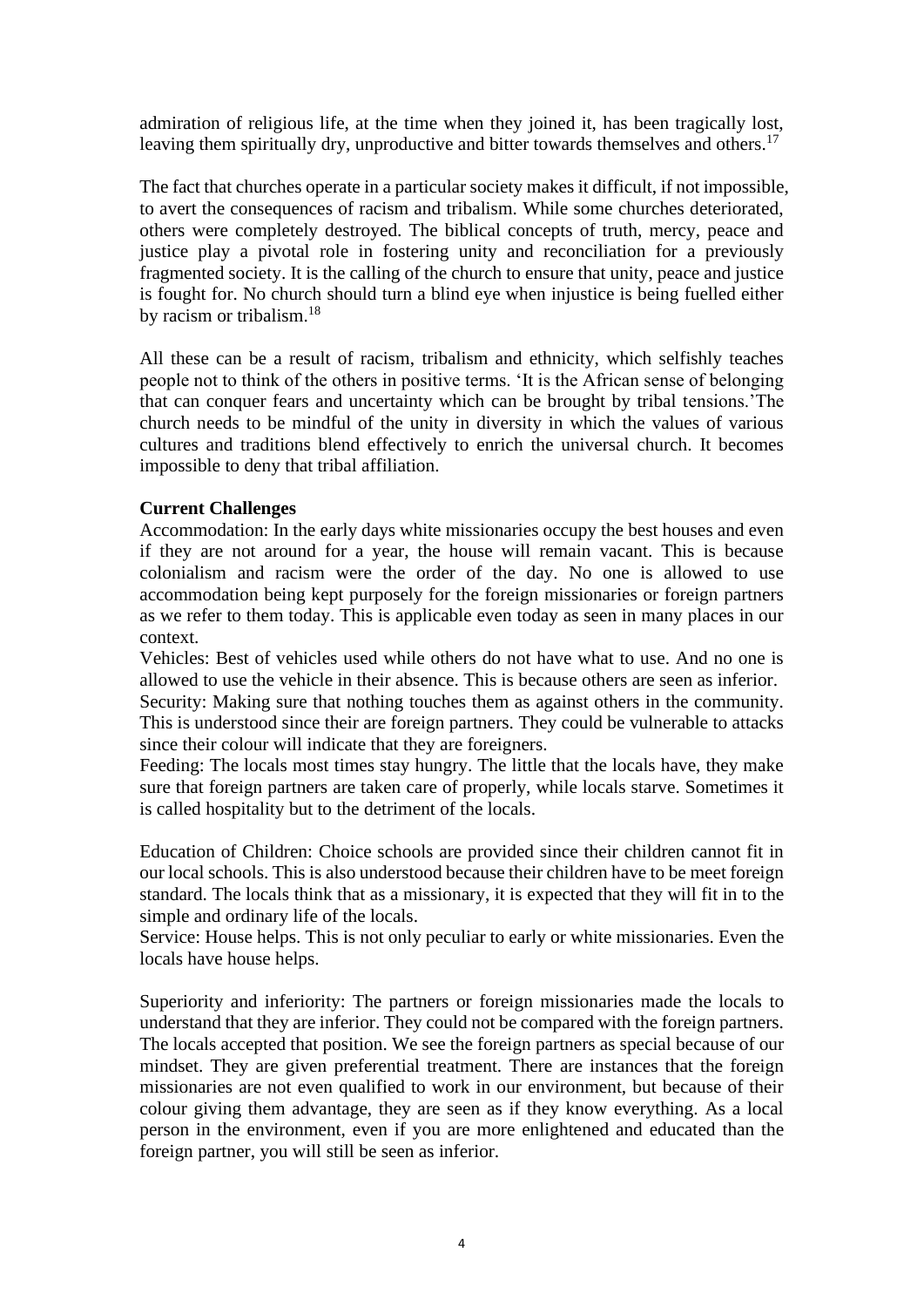### **Tribalism and Ethnicity**

Tribalism and racism have become a canker-worm today in the church. Tribalism has divided the church. Everyone is looking at their tribal interest. It has become problem in terms of choosing leaders, appointments, where to site important structures for the church such as educational institutions, hospitals, Agricultural sectors etc. Every tribe wants these to be sited in their locality.

People also become happy when there are more pastors or church leaders from their tribes, in order to use the numerical strength for vying for positions through elections. This is destroying the church that is supposed to be the body of Christ. The issue of tribalism has been in the church for so many years. There are churches that seceded based on tribal lines.

Ethnicity in the aspect of gender, culture, language, rich and poor, elite and non elite, and tradition is causing havoc in the church. They are dividing factors in the church more than racism. People with common interest usually align together to fight a common course. In such situation, the interest of the church is not looked at. Personal desires and benefits become major calls. The church is seen as business venture to serve others, especially those tribes that claim to be majority. It has prevented the church from fighting corruption, god-fatherism, politics of division and distrust.

For that reason, racism, tribalism and ethnicity are dangerous to the growth and development of the church.

### **Conclusion**

Today, the church cannot claim that the problem of racism is the only thing affecting her. The issue now is not about racism though it has sown the seed of hatred among people. The major problem facing the church today is tribalism and ethnicity. Missionaries have long gone, they left the natives in charge of the church leadership. What is happening today in the church causes more division than racism. The church always claims that the gates of hell cannot prevail. But the destruction of the church is not coming from the outside but within. The discord of tribalism and ethnicity is the one destroying the church, where everyone claims to be a believer. Therefore, tribalism and ethnicity should be uprooted through deliberate efforts if victory is to be won in order to remain one in the body of Christ.

<sup>&</sup>lt;sup>1</sup> Boubakar Sanou, Ethnicity, Tribalism and Racism: A Global Challenge for the Christian Church and Its Mission. The Journal of Applied Christian Leadership.

<sup>2</sup> Etim E. Christian Missions And Colonial Rule In Africa: Objective And Contemporary Analysis. European Scientific Journal. June 2014 edition vol.10, No.17 ISSN: 1857 – 7881 (Print) P.2

<sup>&</sup>lt;sup>3</sup> Wijeysinghe, C. L., Griffin, P, and Love, B. (1997). Racism Curriculum Design. In M. Adams, L. A. Bell, & P. Griffin (Eds.), Teaching for diversity and social justice: A sourcebook (pp. 82-109). New York: Routledge.

<sup>4</sup> Racism, Sociology of Matthew Clair, Harvard University, Cambridge, MA, USA Jeffrey S Denis, McMaster University, Hamilton, ON, Canada 2015 Elsevier Ltd. All rights reserved. This article is a revision of the previous edition article by P.L. Van Den Berghe, volume 19, pp. 12720–12723, 2001, Elsevier Ltd.859

<sup>5</sup> Understanding Racism Today: A Dossier. The Dossier, along with a WCC Central Committee 2002 document Being Church and Overcoming Racism: It's Time for Transformative Justice are the two major outcomes of the Ecumenical Study on Racism.